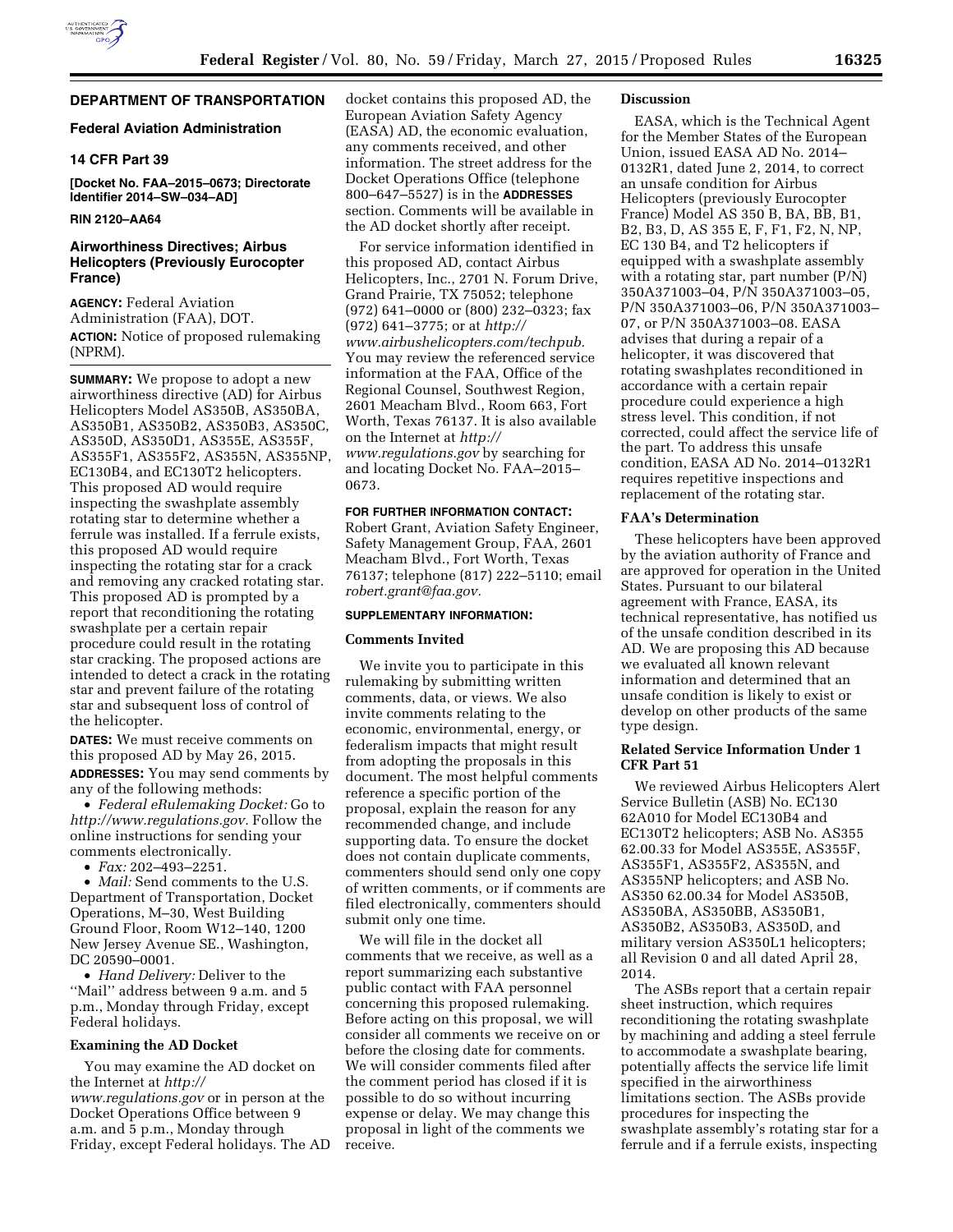for a crack. The ASBs call for replacing the rotating star before further flight if a crack exists, and before December 31, 2014, if a ferrule is present and there are no cracks. If there is no ferrule, the ASBs require no additional action. This service information is reasonably available because the interested parties have access to it through their normal course of business or by the means identified in the **ADDRESSES** section of this NPRM.

#### **Proposed AD Requirements**

This proposed AD would require, within 165 hours time-in-service (TIS), visually inspecting the swashplate assembly to determine whether a ferrule is installed with the rotating star. If no ferrule exists, no further action would be needed. If a ferrule is installed, the proposed AD would require, before further flight, dye-penetrant inspecting the rotating star for a crack. The proposed AD would also require removing the rotating star and all attachment hardware before further flight if the rotating star has a crack, or within 160 hours TIS if the rotating star has a ferrule installed but does not have a crack.

This proposed AD would also prohibit installing a rotating star with a ferrule.

### **Differences Between This Proposed AD and the EASA AD**

The EASA AD requires reporting inspection findings to Airbus Helicopters. This proposed AD would make no such requirement. The EASA AD does not apply to Airbus Model AS350C and AS350D1 helicopters, whereas this proposed AD would apply to those models. The EASA AD applies to Model AS350BB helicopters, and this proposed AD would not because that model is not type certificated in the United States. The EASA AD would require replacing the rotating star, unless already accomplished, by December 31, 2014, while we would require replacing the rotating star within 160 hours TIS, unless already accomplished.

## **Costs of Compliance**

We estimate that this proposed AD would affect 1,132 helicopters of U.S. Registry and that labor costs would average \$85 a work hour. Based on these estimates, we would expect the following costs:

• Visually inspecting the swashplate assembly would require 0.25 work-hour for a labor cost of about \$21 per inspection. No parts would be needed for a total cost of about \$21 per

inspection per helicopter, or about \$23,772 for the U.S. fleet.

• Dye-penetrant inspecting the rotating star would require 1 work-hour for a labor cost of about \$85 per helicopter. No parts would be needed for a total cost of \$85 per inspection helicopter and \$96,220 for the U.S. fleet.

• Replacing the rotating star, ferrule, and associated parts would require 16 work hours and parts would cost \$8,354, for a total cost of \$9,714 per helicopter.

### **Authority for This Rulemaking**

Title 49 of the United States Code specifies the FAA's authority to issue rules on aviation safety. Subtitle I, section 106, describes the authority of the FAA Administrator. ''Subtitle VII: Aviation Programs,'' describes in more detail the scope of the Agency's authority.

We are issuing this rulemaking under the authority described in ''Subtitle VII, Part A, Subpart III, Section 44701: General requirements.'' Under that section, Congress charges the FAA with promoting safe flight of civil aircraft in air commerce by prescribing regulations for practices, methods, and procedures the Administrator finds necessary for safety in air commerce. This regulation is within the scope of that authority because it addresses an unsafe condition that is likely to exist or develop on products identified in this rulemaking action.

### **Regulatory Findings**

We determined that this proposed AD would not have federalism implications under Executive Order 13132. This proposed AD would not have a substantial direct effect on the States, on the relationship between the national Government and the States, or on the distribution of power and responsibilities among the various levels of government.

For the reasons discussed, I certify this proposed regulation:

1. Is not a ''significant regulatory action'' under Executive Order 12866;

2. Is not a ''significant rule'' under the DOT Regulatory Policies and Procedures (44 FR 11034, February 26, 1979);

3. Will not affect intrastate aviation in Alaska to the extent that it justifies making a regulatory distinction; and

4. Will not have a significant economic impact, positive or negative, on a substantial number of small entities under the criteria of the Regulatory Flexibility Act.

We prepared an economic evaluation of the estimated costs to comply with this proposed AD and placed it in the AD docket.

### **List of Subjects in 14 CFR Part 39**

Air transportation, Aircraft, Aviation safety, Incorporation by reference, Safety.

## **The Proposed Amendment**

Accordingly, under the authority delegated to me by the Administrator, the FAA proposes to amend 14 CFR part 39 as follows:

## **PART 39—AIRWORTHINESS DIRECTIVES**

■ 1. The authority citation for part 39 continues to read as follows:

**Authority:** 49 U.S.C. 106(g), 40113, 44701.

## **§ 39.13 [Amended]**

■ 2. The FAA amends § 39.13 by adding the following new airworthiness directive (AD):

**Airbus Helicopters:** Docket No. FAA–2015– 0673; Directorate Identifier 2014–SW– 034–AD.

#### **(a) Applicability**

This AD applies to Airbus Helicopters Model AS350B, AS350BA, AS350B1, AS350B2, AS350B3,AS350C, AS350D, AS350D1, AS355E, AS355F, AS355F1, AS355F2, AS355N, AS355NP, EC130B4, and EC130T2 helicopters with a swashplate assembly with rotating star, part number (P/ N) 350A371003–04, 350A371003–05, 350A371003–06, 350A371003–07, or 350A371003–08, certificated in any category.

#### **(b) Unsafe Condition**

This AD defines the unsafe condition as a crack in a rotating star in a main rotor blade (M/R) swashplate assembly. This condition could result in loss of the M/R pitch control and subsequent loss of helicopter control.

#### **(c) Comments Due Date**

We must receive comments by May 26, 2015.

#### **(d) Compliance**

You are responsible for performing each action required by this AD within the specified compliance time unless it has already been accomplished prior to that time.

## **(e) Required Actions**

(1) Within 165 hours time-in-service (TIS), visually inspect the swashplate assembly to determine whether a ferrule is installed on the rotating star. If the ferrule is not visible, use a magnetic retriever positioned in Area (X) as shown in the pictures under paragraph 3.B.2.b., Accomplishment Instructions, of Airbus Helicopters Alert Service Bulletin (ASB) No. EC130 62A010, ASB No. AS350 62.00.34, or ASB No. AS355 62.00.33, all Revision 0, and all dated April 28, 2014, whichever is applicable to your helicopter, to determine whether the ferrule is installed. The magnetic retriever will be magnetized if a ferrule is installed.

(2) If a ferrule is not installed, no further action is needed.